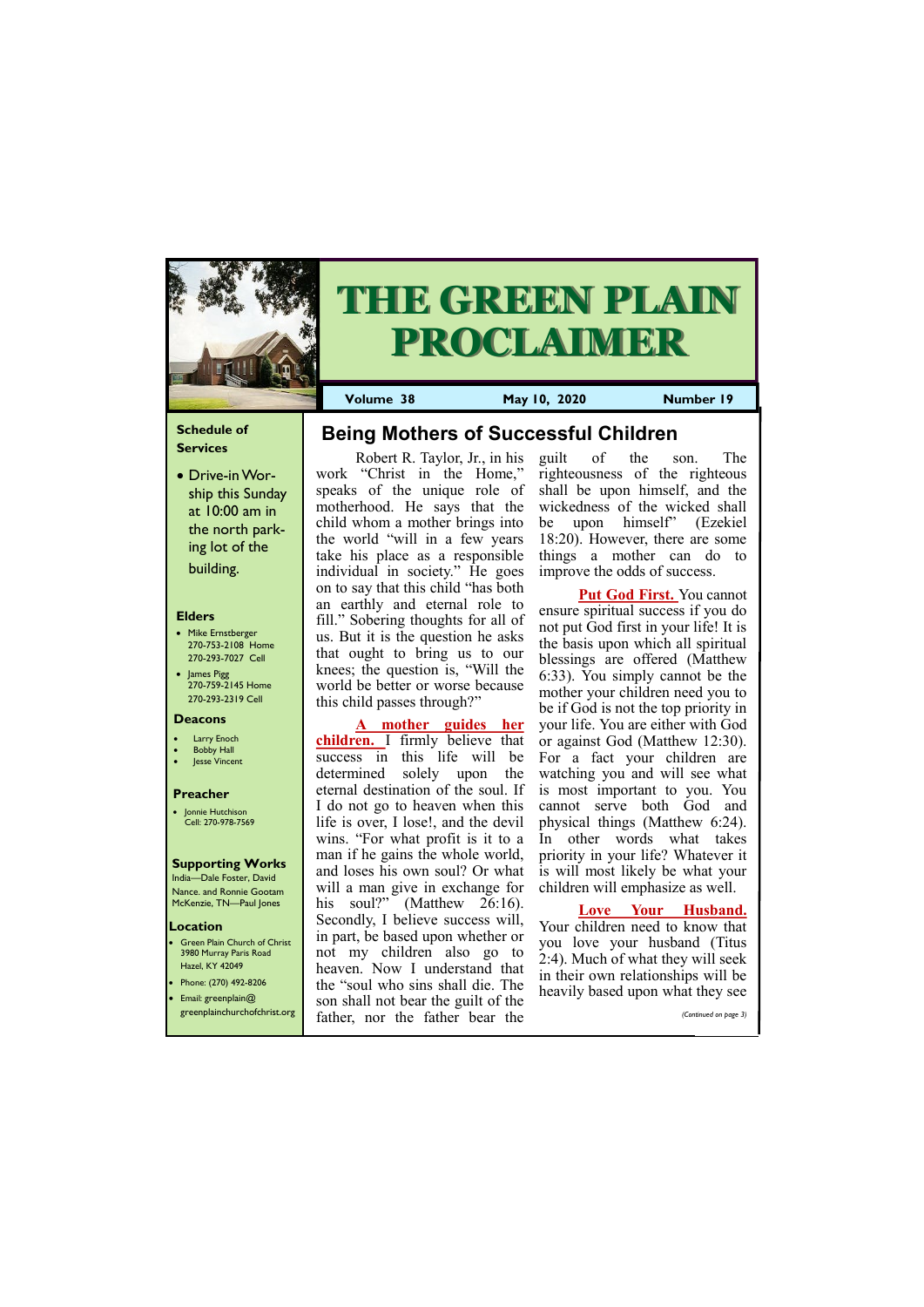## NEWS AND NOTES

*REMEMBER IN PRAYER: Green Plain members*: . Remember Faye Travis, Peggy Jarvis, Rex Enoch, Margarette Enoch (Spring Creek), Mary Crutchfield, Joanne Barnes, Maxine Pool, Hayes and Marjorie Grady, Jim Fielder, Griselda Adams, Larry Enoch, Jesse & Mary Vincent, Carolyn Byars and Dave & Ann Thompson. **Family and Friends:** Teresa Tacker, Betty Pond, Bryan White, Meredith Enoch, Kenneth Mizell, Will Winchester, Jim Hutson, Janice Canter, Maryanne Pedigrew, Dale Foster, Andrea Phillips, Donald and Dorothy Cook, Pat Hocking, and Ladawn's sister-in-law, Sandra Cook Downs who is suffering from pancreatic cancer. Please continue to pray for each of these and for those tending to their needs as well as the leaders of our nation in this time of crisis.

- **DRIVE-IN WORSHIP SERVICES:** Although we experienced a glitch or two this past Sunday we are hopeful these have been worked out. Thanks to all who participated this past Sunday. The turn-out was great! We will assemble in the north parking lot again this Sunday for worship at 10:00 am. It is important that everyone **remain in their vehicles at all times** in order to conform to the necessary guidelines given by our government. Tune your FM radio to 88.3 Mhz. Let's continue to do our part to help prevent the spread of the Covid-19 virus and at the same time engage in the privilege of worshipping our God.
- **PASS IT ON!** When you have finished reading this bulletin, why not pass it on to a loved one, friend or neighbor. Use this as a tool to spread the gospel.
- **See our Facebook page** for announcements, updates and articles. Access to past editions of this bulletin are available on our website at http://greenplainchurchofchrist.org.
- **Mission Work:** Please continue to pray for the preachers this congregation is supporting in India and for Dale Foster, Ronnie Gootan, David Nance, Mike Kiser, Arnold Gerson and Paul Jones in their respective works.
- **MAY 2020 Anniversaries:** Betty & Charles Enoch—16th **Birthdays:** 19th—Peyton Smith; 24th— Charles Enoch; 27th—Ann Thompson; 29th—Mary Vincent. Please let us know if we have left anyone out and it will be included in next week's bulletin. Thanks!
- Due to the present situation our VBS and the Youth Rally originally scheduled for this summer have both been cancelled. Our Fall Gospel Meeting with Garland Robinson is still scheduled to begin on September 6th.

## **Page 2**

#### **ONLINE SPIRITUAL RESOURCES Gospel Broadcasting Network https://gbntv.org/ World Video Bible School https://store.wvbs.org/wvbs-splashpage.html A Bible Answer https://abibleanswertv.org/ Good News Today http://gnttv.org/ Dexter church of Christ www.facebook.com/Dexterkycoc/ Coldwater church of Christ www.facebook.com/Coldwater-Church-of-Christ-**

**170296152984011/ and on YouTube In Search of the Lord's Way http://searchtv.org/**



**This Week: What Old Testament passage shows that the guilt of sin is not passed from parent to child?**

*Last Week:* Why did God exclude Adam and Eve from the garden of Eden?

*Answer:* To prevent them from partaking

of the "tree of life" and living forever (Genesis 3:22-23).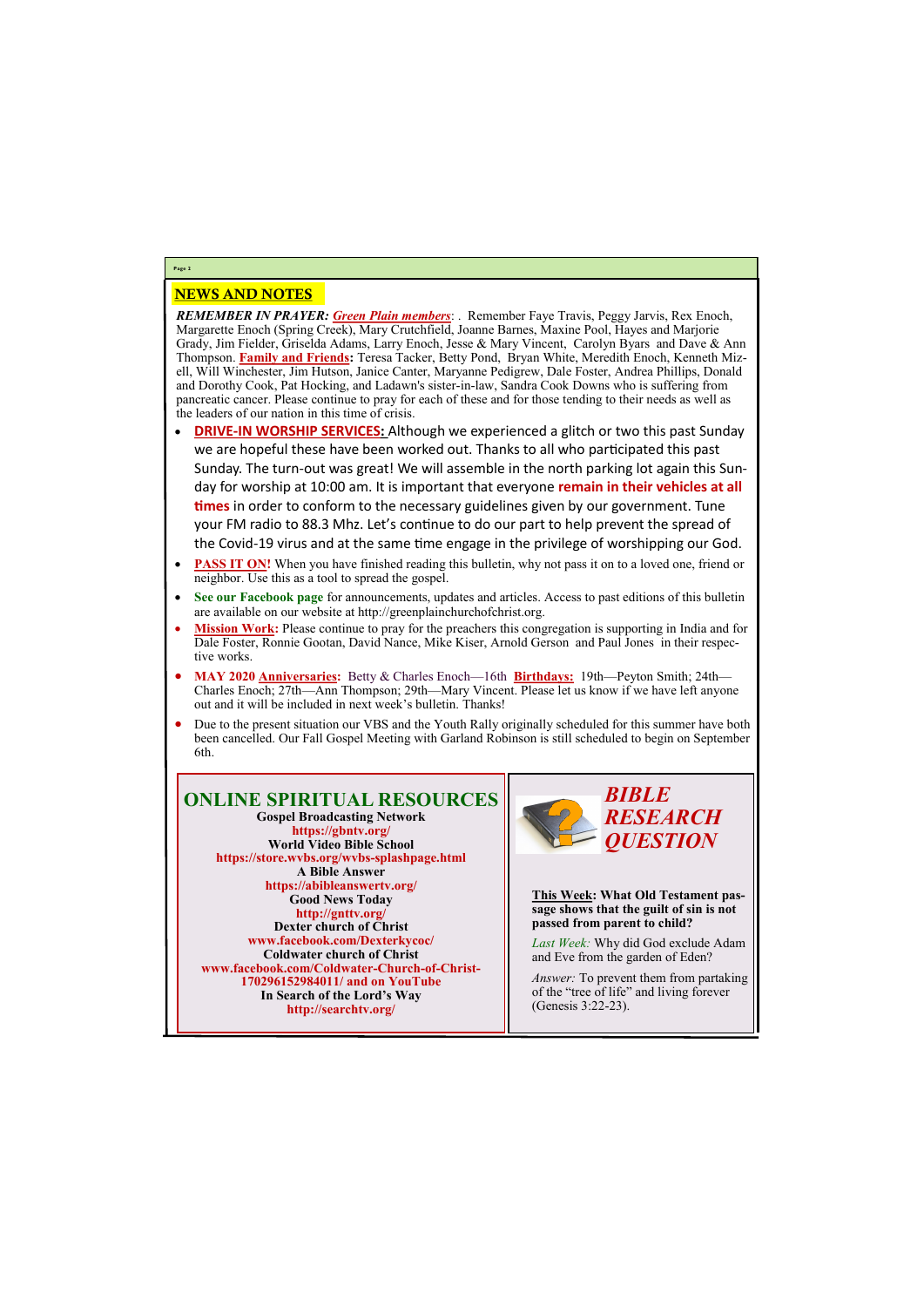**Page 3**

at home. When they see their mother disrespect and dishonor their father it will have a profound affect on their understanding of marriage and the home. Show them you love their father!

**Love Your Children.** It seems odd to many of us that mothers would have to be told this (Titus 2:4). But the fact is that society has conditioned us to be so selfish that many young women have no idea how

to be the sacrificial Christian mothers, or physically caring mothers, their children need. This means they need nurturing, discipline, and structure. This child is meant to be your BFF. You're a loving Christian mother first and foremost!

**Drag Them To Church.** If the first three things we have talked about here are in place this will not be an issue. When you became a Christian you made a commitment to God and your desire to go to heaven supersedes every other aspect of your life. So you are faithful to the assembling together of the saints (Hebrews 10:25). Your children grow to understand the importance of Bible Class and worship, they receive supplemental instruction in God's Word, and they build relationships with other Christians of all ages. They will learn to love the church if you love the church!

**Pray! Pray with them.** They need to see you pray, they need to hear you pray, and they need to know how to communicate with

**Teach Them The Word.** In the aforementioned suggestion I said that Bible Classes are supplemental. Because it is not the churches primary responsibility to raise your child in the way they should go, spiritually speaking. The instruction of Deuteronomy 6:7, 11:19 is worthy of our

consideration, "You shall teach them diligently to your children, and shall talk of

them when you sit in your house, when you walk by the way, when you lie down, and when you rise up." The sad fact is the Israelite people failed to do this and it lead to their demise. Sadder yet is that we haven't learned from their mistake. None of us are as diligent with this imperative as we need to be!

> the Father of their souls! Pray for them. The effective, fervent prayer of a righteous [mother] avails much" (James 5:16).

> No mother can guarantee the spiritual success of her children. When the end of time comes each individual will stand before God and

give an answer to Him for the way they have lived, for their own individual decisions (Romans 14:10–12). The admonition of Paul to Timothy seems appropriate here: "Take heed to yourself and to the doctrine. Continue in them, for in doing this you will save both yourself and those who hear you" (1 Timothy 4:16).

**Are you the kind of mother you need to be, that your children need you to be, that God wants you to be?** Will the world be better or worse because your child passes through it? Take honest stock in your relationship with God and your family. Do what you need to do and what they need you to do.

> *- Tim Dooley http:// churchofchristarticles.com/blog/ administrator/mother-children/*



#### *(Continued from page 1)*